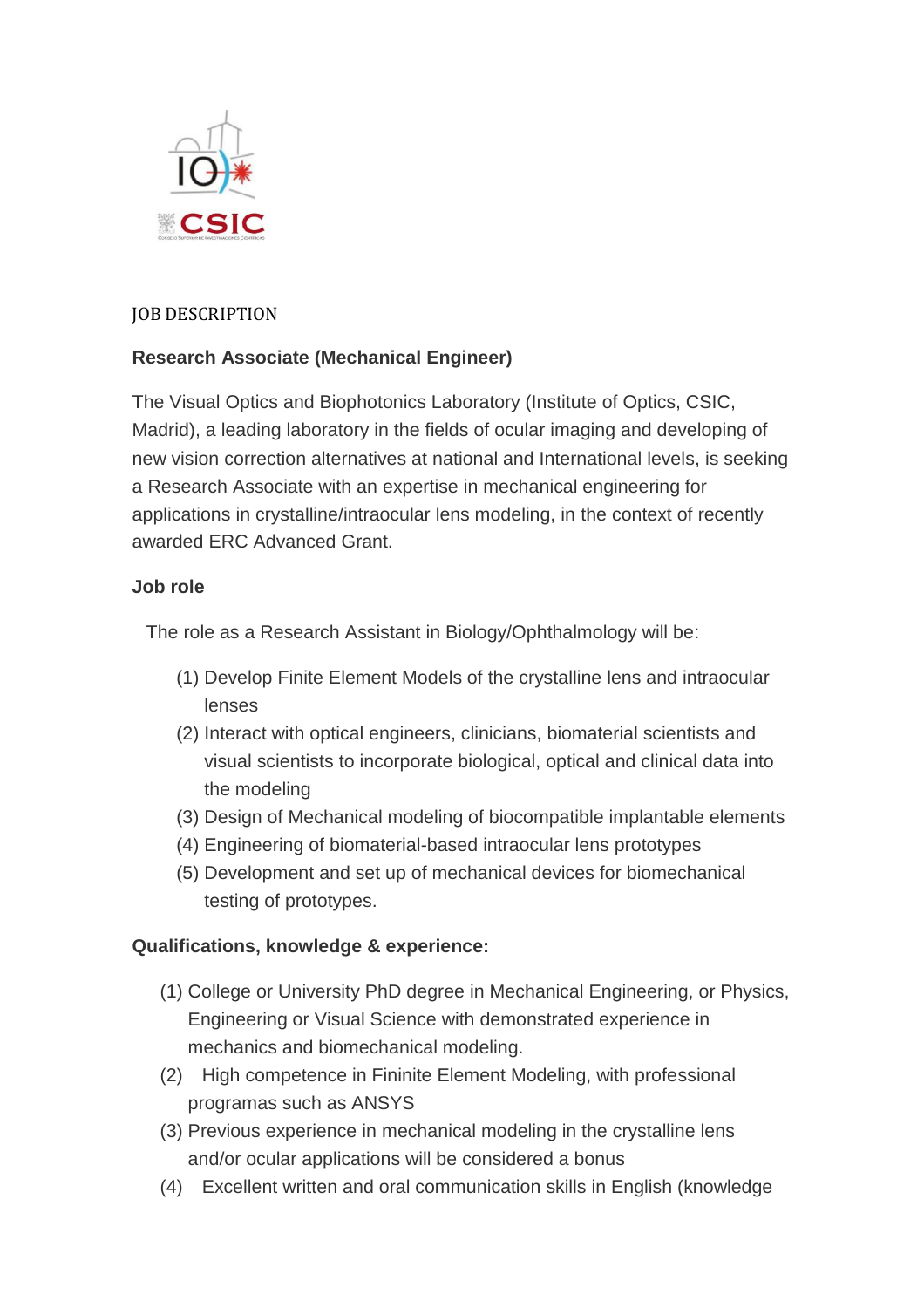of Spanish for interaction with patients will be considered a bonus)

# **Personal skills & attributes:**

- (1) Dynamic person with a demonstrated capacity of team work
- (2) Strong communication and organizational skills
- (3) Previous experience in multidisciplinary environments
- (4) Proactive, flexible and problem-solving attitude.
- (5) Strong experimental and analytical skills
- (6) Team Player and ability to work independently.

# **Work environment:**

- (1) The successful applicant will join a team of young and dynamic international scientists based in Madrid.
- (2) High international impact in the fields of optics and biophotonics, and multidisciplinary approach to applications in ophthalmology
- (3) Excellent multidisciplinary network of research and innovation, with collaborations with top international centers, clinic and industry.
- (4) Enriching environment with excellent opportunities for career development

### **Conditions:**

- (1) Salary will depend on experience. Within CSIC wage 27.000 euros,, social security and institutional benefits.
- (2) Potential starting date: June 2012
- (3) Duration: Initial1-year contract (or longer, depending on experience and skills), with the possibility of yearly renewal, with possible significant wage increase, based on achievements.

Please submit your application electronically, including cover letter, CV and list of references to: [viobio@io.cfmac.csic.es.](mailto:Susana@io.cfmac.csic.es) Please indicate reference: ERC-Manager

### More information

Visual Optics and Biophotonics Lab